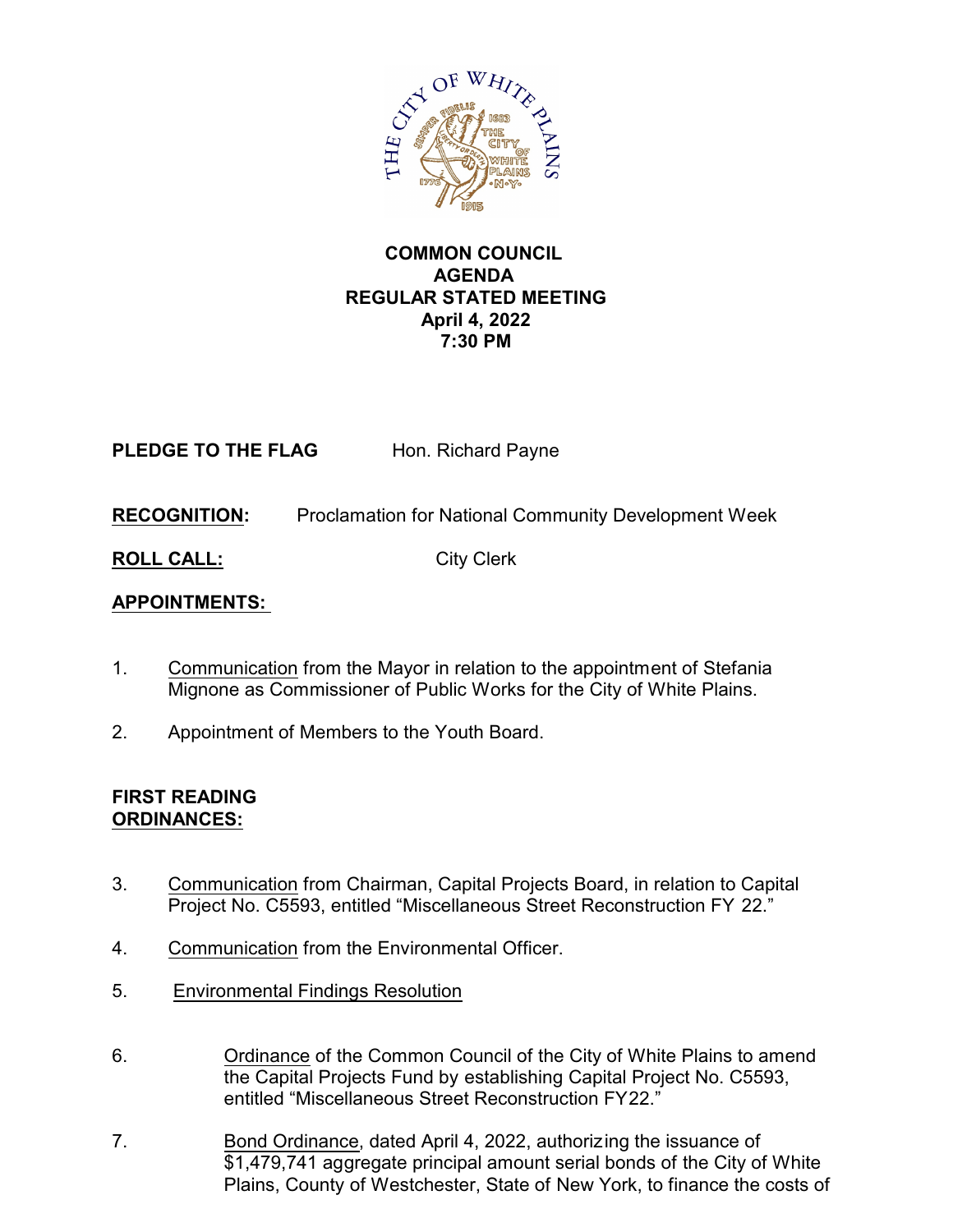the reconstruction of city streets.

- 8. Communication from Chairman, Capital Projects Board, in relation to Capital Project No. C5594, entitled " Delfino Park Pavilion-Basketball Court Revision."
- 9. Communication from the Environmental Officer.
- 10. Environmental Findings Resolution
- 11. Ordinance of the Common Council of the City of White Plains to amend the Capital Projects Fund by establishing Capital Project No. C5594, entitled "Delfino Park Pavilion-Basketball Court Revision".
- 12. Communication from the Mayor in relation to in relation to a Memorandum of Understanding and electric service agreement with Sustainable Westchester, Inc. for the City's participation in a Community Choice (Energy) Aggregation Program.
- 13. Ordinance of the Common Council of the City of White Plains authorizing the City to enter into a Memorandum of Understanding with Sustainable Westchester, Inc. in relation to the City's continued participation in a Community Choice (Energy) Aggregation Program and Execute the 2022 Extension Electric Service Agreement.
- 14. Communication from the Mayor in relation to the approval and ratification of the March 25, 2022 stipulation of agreement between the negotiating parties of the Police Benevolent Association of the City of White Plains, Inc. and the City of White Plains and a request to authorize the new collective bargaining agreement containing the terms of the stipulation of agreement.
- 15. Ordinance of the Common Council of the City of White Plains approving and ratifying the March 25, 2022 stipulation of agreement between the negotiating representatives of the City of White Plains and the Police Benevolent Association of the City of White Plains, Inc., authorizing the Mayor to direct the Budget Director to transfer the necessary funds, the Commissioner of Finance to start payments under the agreement, and authorizing the Mayor to enter into a Collective Bargaining Agreement containing the terms of the stipulation of agreement.
- 16. Communication from the Corporation Counsel in relation to the settlement of certain tax review proceedings.
- 17. Ordinance authorizing the settlement of certain tax review proceedings.
- 18. Communication from the Corporation Counsel in relation to the settlement of a claim.
- 19. Ordinance authorizing the settlement of litigation brought by Elisa Mercurio against the City of White Plains.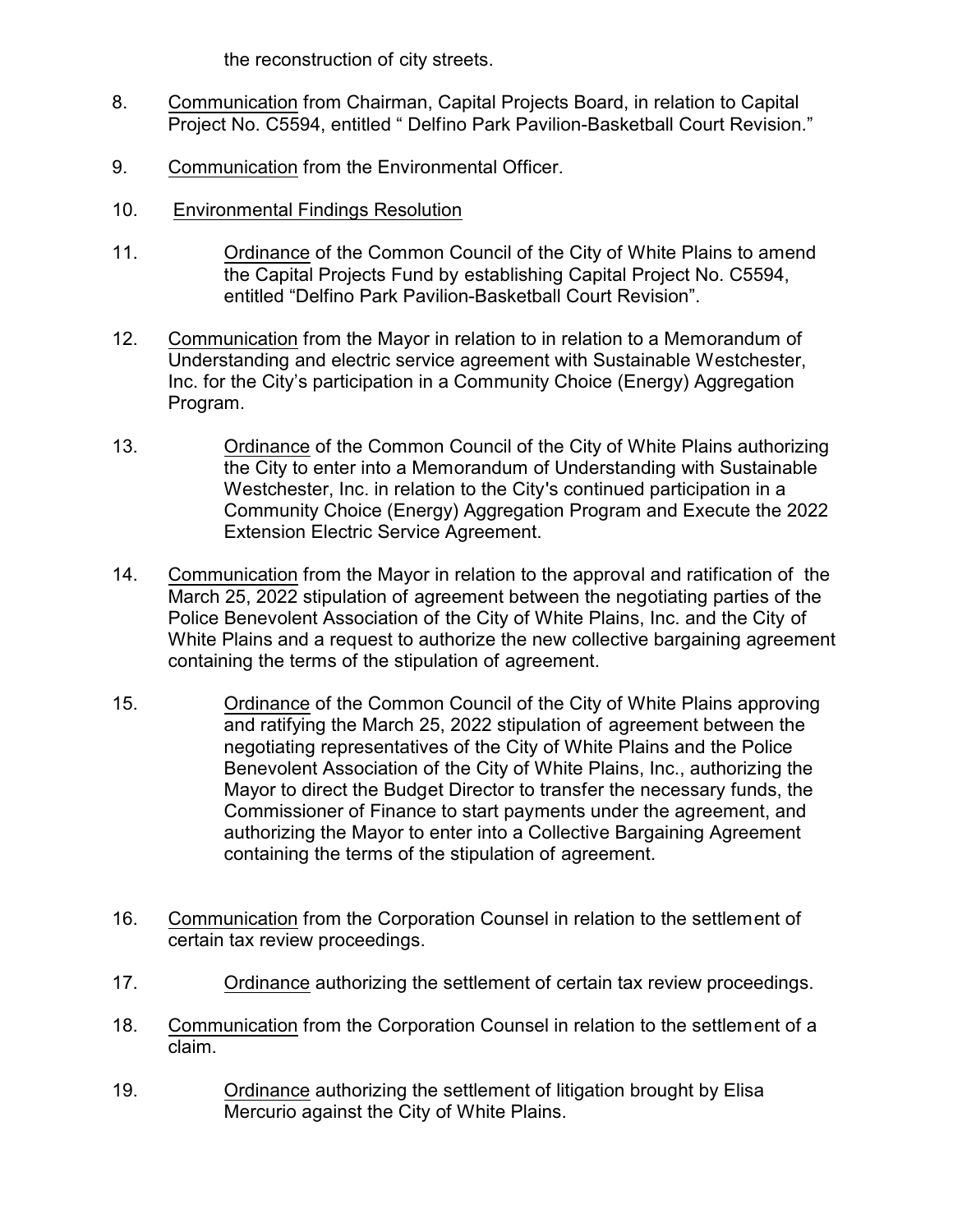- 20. Communication from the Deputy Commissioner of Planning authorizing a Community Development Rehabilitation Grant, not to exceed \$53,000, to Westchester Residential Opportunities, Inc., for a single room occupancy facility at 65 Waller Avenue.
- 21. Ordinance authorizing a Community Development Special Rehabilitation Grant, not to exceed \$53,000, to Westchester Residential Opportunities, Inc., for a single room occupancy facility at 65 Waller Avenue.
- 22. Communication from the Commissioner of Finance authorizing an agreement with Capital Markets Advisors, LLC to perform advisory and consulting services from April 1, 2022 through December 31, 2023.
- 23. Ordinance authorizing the Mayor to direct the Commissioner of Finance to enter into a new agreement with Capital Markets Advisors, LLC to perform bond financing related advisory and consulting services from April 1, 2022 through December 31, 2023.
- 24. Communication from Commissioner of Finance in relation to accepting the 2022- 2023 Budget for the White Plains Downtown Business Improvement District.
- 25. Ordinance of the Common Council of the City of White Plains accepting the 2022-2023 budget for the White Plains Downtown Business Improvement District and directing the preparation of an assessment roll based thereon.
- 26. Communication from the Director of the Youth Bureau in relation to a fee schedule for various programs and camps.
- 27. Ordinance of the Common Council of the City of White Plains establishing and approving a Fee Schedule for various programs and camps organized and operated by the Youth Bureau for Fiscal Year 2022 - 2023.
- 28. Communication from Director of the Youth Bureau in relation to authorizing a contract with North American Family Institute in connection with the Youth Police Initiative Program.
- 29. Ordinance of the Common Council of the City of White Plains authorizing a contract with North American Family Institute in connection with the Youth Police Initiative Program.
- 30. Communication from the Director of the Youth Bureau authorizing an agreement to receive \$30,519 in grant funding for the Youth Bureau's Comprehensive Youth Alternatives Project Program.
- 31. Ordinance of the Common Council of the City of White Plains authorizing an agreement to receive \$30,519 in funding for the Youth Bureau's Comprehensive Youth Alternatives Project Program.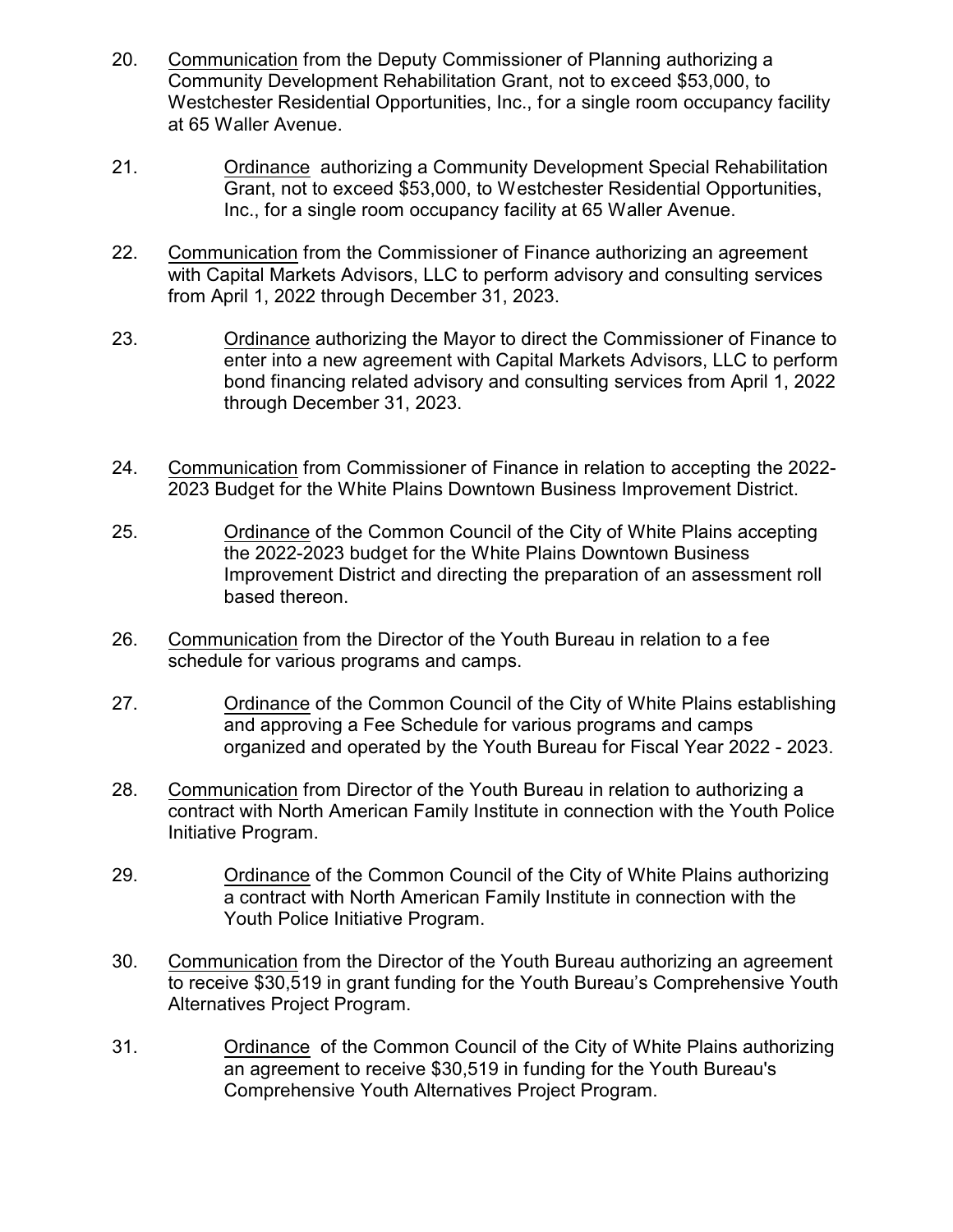- 32. Communication from Commissioner of Recreation and Parks in relation to accepting a donation from the Board of Managers of the Tower at City Place of a Norway Spruce tree.
- 33. Ordinance authorizing the City of White Plains to receive a donation of a Norway Spruce tree from the Board of Managers of the Tower at City Place.
- 34. Communication from City Transportation Engineer in relation to rescinding a "Flashing Signal Indication" at Davis Avenue and Prospect Street and a slight modification of an existing handicapped space on the west side of Nosband Avenue.
- 35. Ordinance amending the Traffic Ordinance of the City of White Plains in relation to rescinding a flashing signal indicator at Davis Avenue and Prospect Street and modifying a handicapped parking space on the west side of Nosband Avenue.

## **RESOLUTIONS:**

- 36. Communication from the Budget Director transmitting the proposed budget of the City of White Plains for the Fiscal Year 2022-2023 and requesting a Public Hearing on May 2, 2022.
- 37. Resolution of the Common Council of the City of White Plains in relation to setting a Public Hearing for Fiscal Year 2022-2023 Budget.
- 38. Communication from Commissioner of Building in relation to an application submitted for a one (1) year site plan extension associated with the redevelopment of property located at 65 Lake Street.

| 39.<br>40.<br>41.<br>42.<br>43.<br>44.<br>45.<br>46.<br>47.<br>48. | Communications from                      | Design Review Board<br><b>Commissioner of Planning</b><br><b>White Plains Planning Board</b><br><b>Commissioner of Public Safety</b><br><b>Commissioner of Public Works</b><br>Deputy Commissioner of Parking<br><b>Transportation Commission</b><br><b>Commissioner of Parking</b><br>Westchester County Planning<br><b>Environmental Officer</b> |
|--------------------------------------------------------------------|------------------------------------------|----------------------------------------------------------------------------------------------------------------------------------------------------------------------------------------------------------------------------------------------------------------------------------------------------------------------------------------------------|
| 49.                                                                | <b>Environmental Findings Resolution</b> |                                                                                                                                                                                                                                                                                                                                                    |

50. Resolution of the Common Council of the City of White Plains extending